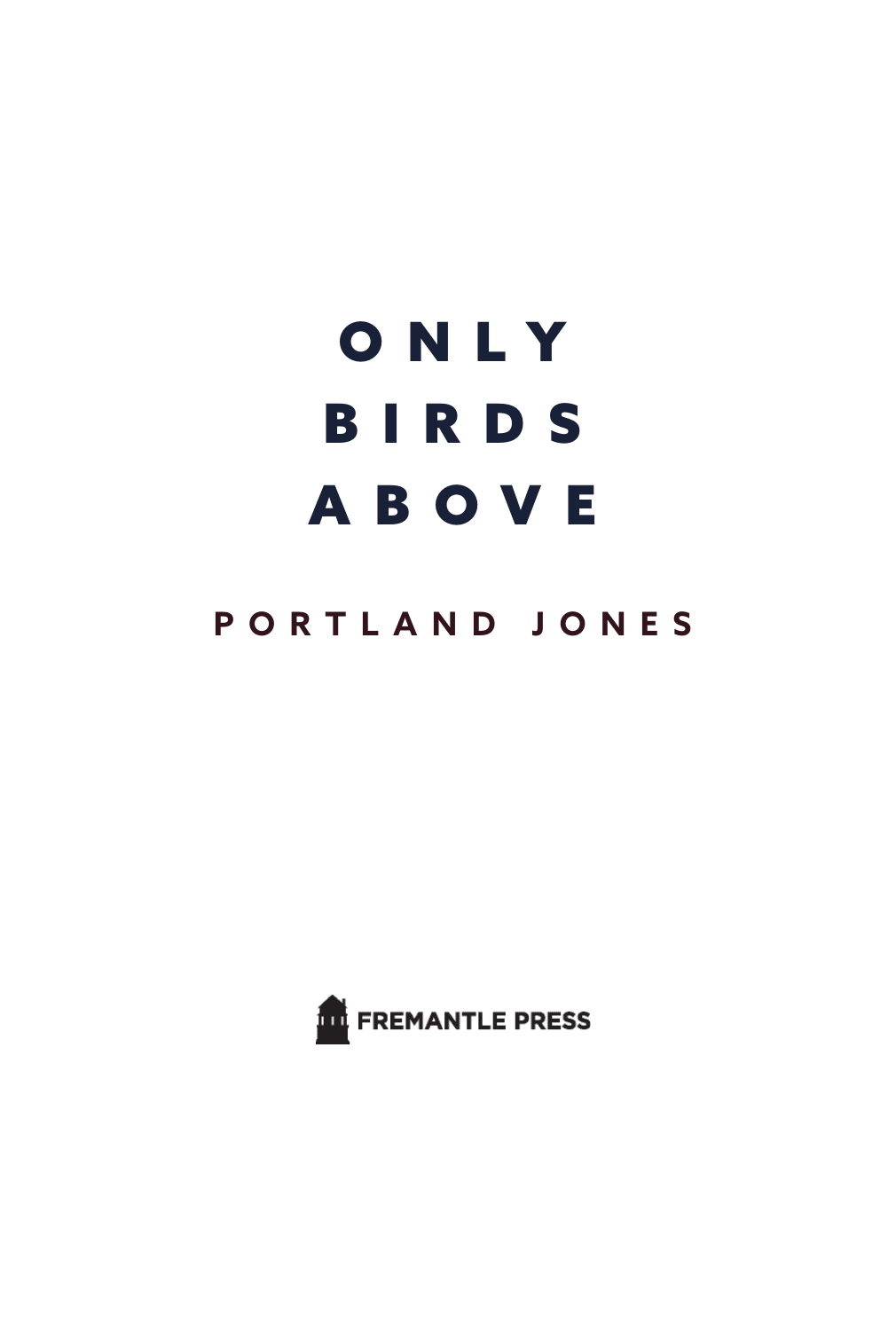## August 15th 1945 Millendon, Western Australia

On the day the war ended Arthur rode the young horse for the first time, all shivery-skinned and taut with in-held breath. *Steady there*, he said. And again, *steady*. The dark ground going past him and the world no more than what he could see between two ears.

When he pulled up he laid his hand against the horse's neck, feeling the soft coat swirled with sweat and heat. And there, when he swung down from the saddle, along with the stab of landing in his thigh and the first few steps like he had hobbles on, was the familiar double tap of his heart and the feeling like a wire inside him. He closed his eyes and breathed the grassy, salt smell of the horse, taking each breath and holding it till his hands stilled and the blood in him slowed.

When he opened his eyes, the pollen-coloured morning was coming down through the trees, and the fine horse was quiet at the end of the reins. Sometimes, he knew, there were moments when he could remember without his heart going pullet-quick and shallow. Sometimes, he could press a feeling up against the cracks in him hard enough to fill them.

And sometimes no amount of anything would do it.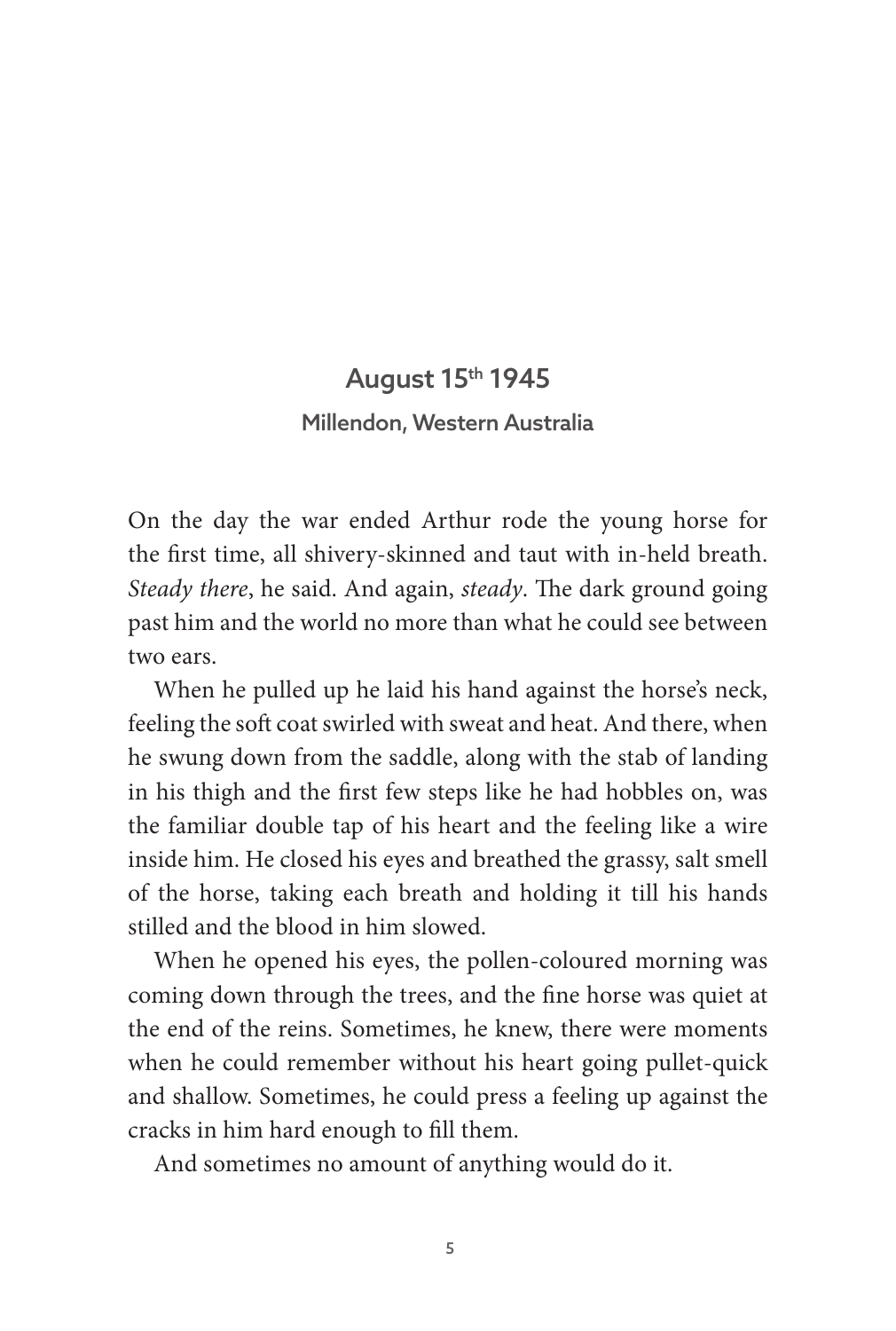$49$ 

On the day the war ended Ruth woke to a sly wind under the old tin roof and the first of the daylight pinking the window. She pulled the blankets close around her and wondered if, in Sumatra, Tom could see the same sun rising.

There were letters after he left, and even parcels at Christmas. Tea chests packed with bright patterned fabric, teak carvings and bundled photographs. And the smell in the kitchen when they prised the lid off like wood smoke and the once a year spice her mother had kept for Christmas cake. But that was before Pearl Harbor. After that, at the post office and the general store, people she barely knew would stop and ask after Tom with lowered voices. When Singapore and then the Dutch East Indies fell, they stopped asking, though she could feel their eyes follow her as she walked along the street. Even when it seemed to her that every week the name of a boy she'd known at school would appear in the lists of those lost, there seemed to be a special kind of pity left for her family. She could almost hear them as she passed. *First the mother and now the son, it's no wonder the father's like he is.*

Later that day, she hung washing on a wire strung between two trees. Two dresses, a blue shirt washed to almost white and three pairs of socks with darning-spidered toes. And afterwards, she let herself into her father's room and made the bed, smoothing the blanket with her hands – the smell of leather and shaving soap and the midday light clear through the bare window. As she was leaving, she noticed something under the bed and she kneeled down to reach it.

It was a small wooden box that she'd never seen before, lidless and filled with odds and ends. Just rubbish it seemed to her – a crumpled handkerchief, a cockatoo feather and a fragment of tile. A piece of quartz, some pumpkin seeds, some strands of

6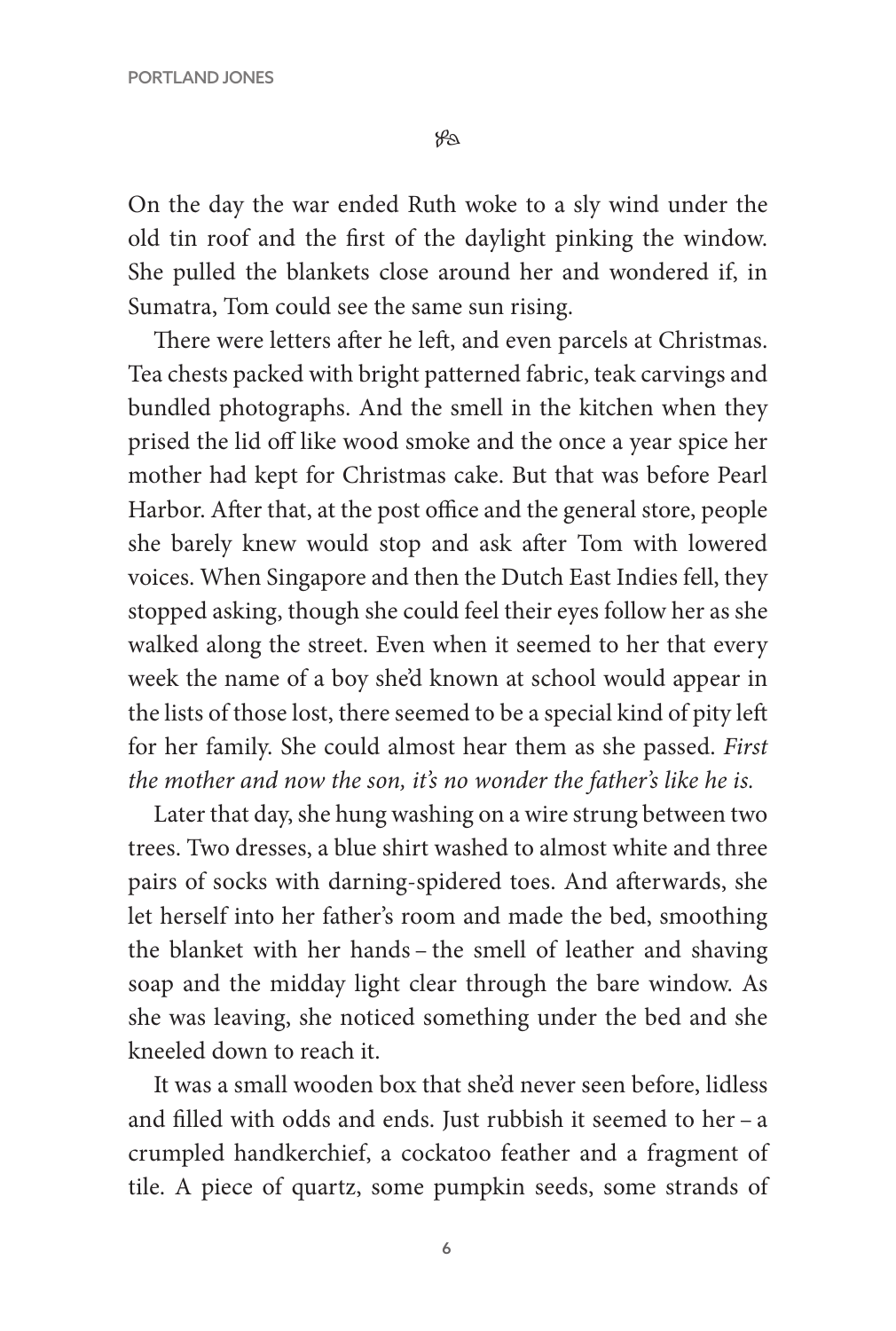black horsehair and a small piece of paper that might once have been a photograph. Things, she thought, that you might find in a jacket pocket on the first cold day of autumn or at the back of an old dresser drawer.

Underneath the scraps she found a photograph of Tom at eighteen with his back to the house and his hair in his eyes. She remembered the shirt he was wearing and the old belt that had once been their grandfather's. His long arms and the soft shadow on his top lip. She remembered the day that he left and how, that evening, the creaking of the old house cooling was loud in the sudden silence.

At the bottom of the box, underneath everything, was a photograph of a small, smiling woman in a long dress with lace at the collar. A tall girl standing beside her held a parasol with scalloped edges and, behind them, a long stretch of grass edged with white painted rails. Across the top was written *Helen and Anna, Helena Vale Racecourse 1914*. Ruth held the photo with one hand, looking at her mother with thin eyes, like she was reading in the half dark.

Just then there was a knock at the back door. Ruth quickly pushed the box back into place and hurried out to open it.

'Did you hear the news, Ruth?' said Mrs Pritchard, filling the doorway with her bustling weight. 'I wasn't sure if you'd still got your wireless so I said to Mr Pritchard that I would come and tell you myself.' She wiped her hands on an apron marked with grease and flour and said, 'It's wonderful news, dear, just wonderful. The war is over. It's finally over.'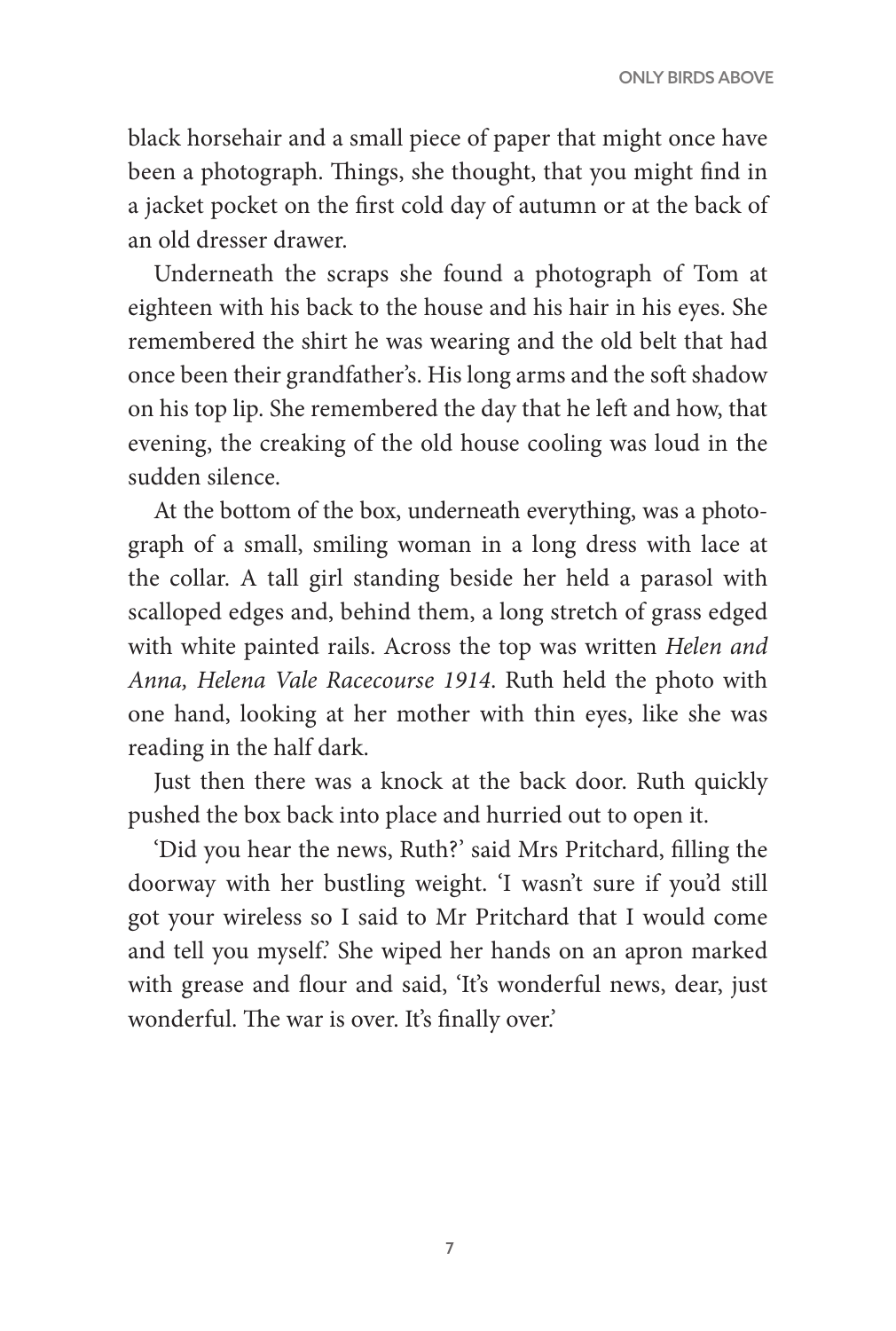Helen often wondered why she had not felt the moment of her father's death. At noon that day she had stitched a flower onto a cotton handkerchief, pulling skeins of vein-blue thread through her hands, a song of bees and the sky through the open window of the schoolroom. At noon that day he had left the bookshop for lunch and, under the same sky, had fallen to his knees, his hands tearing the fabric of his shirt as his heart broke itself against his ribs.

They brought him home, cleaned and in the black serge suit he kept for church. Helen pictured him on Sunday mornings, his finger hooked down the collar front, too tight, and the starch scratching the thin shaved skin of his neck. He would wink at her and roll his eyes as her mother pecked lint from his jacket with dark-gloved hands, her heels clacking on the floorboards like stones.

She remembered him next to her at the piano, his hands soft on the keys and the smell of his shaving soap, sweet and warm.

'Ah, Helen,' he would say. 'You don't have to look far for the beauty in this piece, it's there, right beneath your fingers.' And some days the keys were just where she needed them to be and her wrists were perfect and he would sigh and she could feel him close his eyes beside her, smiling.

1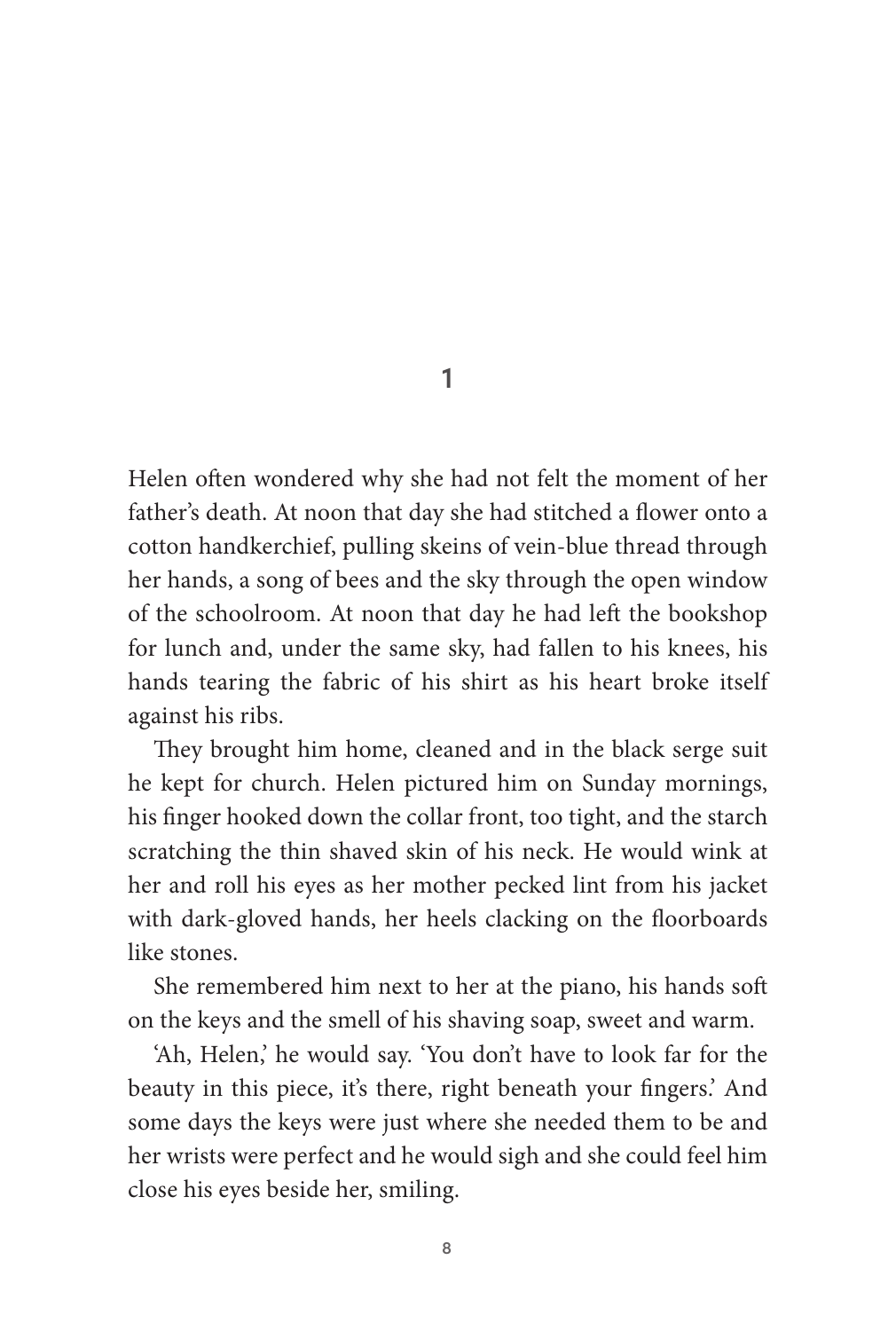In the mornings, when she was small, he would share his breakfast with her – sips of black tea from his cup and toast, cut into squares.

One winter morning, still dark, with the wind hard behind the windows he said, 'Isn't this marmalade wonderful? You can taste the orchard in it.' And she had pictured tree limbs heavy with fruit above her head, the sunlight in the leaves and the brush of grass against her ankles.

Holding a dab of marmalade on the end of a butter knife, he said, 'It's amazing, isn't it? To most people this is just something to eat for breakfast, but really – it's a kind of miracle. In the spring the orange tree gathers up the sunlight and stores it in her fruit. And here we have it, months later,' his hand on her arm and his kind eyes smiling. 'Sunlight in a jar.'

He passed the knife over and on her tongue she tasted the long days of slanting yellow light.

'There is joy to be found in everything,' he said. 'Even when it is dark,' and he waved his hand at the black glass of the kitchen window. 'There is always light somewhere,' he said quietly. 'You must remember that.'

Later, though her mother had tried to stop him, he began to share his morning paper with her, smoothing it out on the table between them. They would read and eat and he would point out things that interested him, tapping the paper with his finger, a piece of toast or the edge of a teacup.

'George, please,' her mother would say. 'The crumbs will go everywhere. And, what's more the girl will never find a husband if her head is full of current affairs.'

'Ah yes, Agnes, but that is part of my plan, dear. If Helen marries, I will have no-one to keep me company at breakfast and share my paper. So, she is to stay at home forever. And anyway, I have never yet met a man good enough for her.' And he would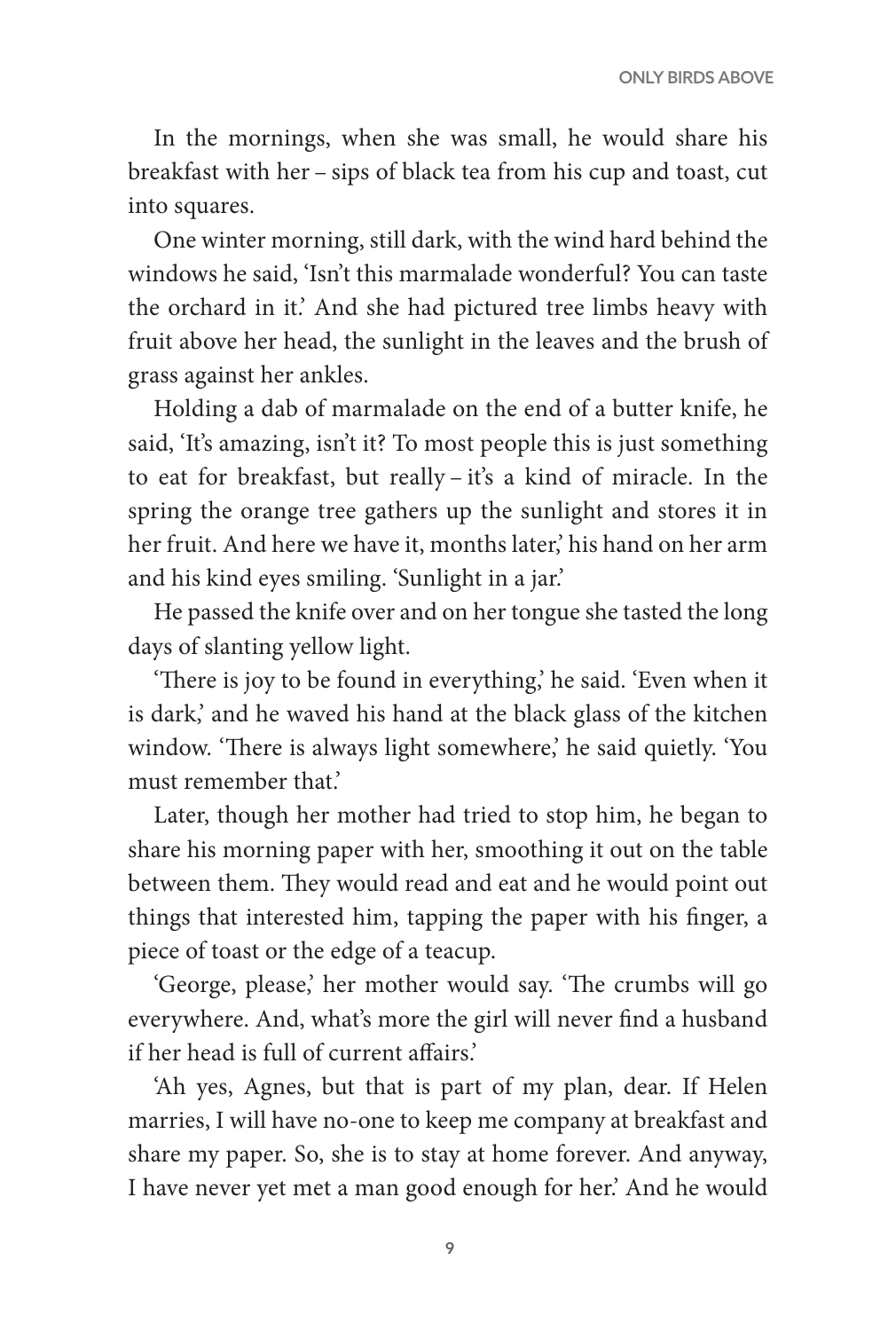wink at Helen while her mother glared.

After his death Helen would say to people, 'My father died,' just to feel the weight of the words leave her mouth. She was sixteen and the fact of his death lodged somewhere in her body, cold and hard to breathe around. She felt like a dog circling in straw, trying to find a comfortable place to lie. Only she never could.

Her mother mourned in dresses of hard black crepe that were smooth across her bust and waist. Three days short of the anniversary of his death she folded them into boxes, paper between the layers and the petticoats bouncing up under her hands. Helen watched, the missing of him close up in the front of her throat and her mother's new dress an early summer sky with the blue still in it.

Nineteen months and five days after her father died, her mother remarried. Helen walked through their house as her mother packed their things into wooden crates padded with straw and crushed paper. The fresh-sawn wood was rough, the ends beaded with resin and she ran her fingers along the boards until their tips were black and sore from splinters. In her bedroom she hoarded the sliver of sea that had always been hers. The corner of the window sea-coloured, and the afternoon wind in the lilac bushes of their neighbour's garden.

In the front garden Helen's mother waved and coughed as the furniture was loaded onto a dray. The sea wind in her skirts, one hand holding her hat on.

'I simply can't wait to leave here,' she said. 'The wind is enough to drive me mad, whining like a child.'

Her mother's new husband, Edward, lived miles from the coast in a house that looked out across the river. Silver gulls kited above the dark water and jellyfish quivered and washed ashore, their bodies dissolving on the river's edge. The house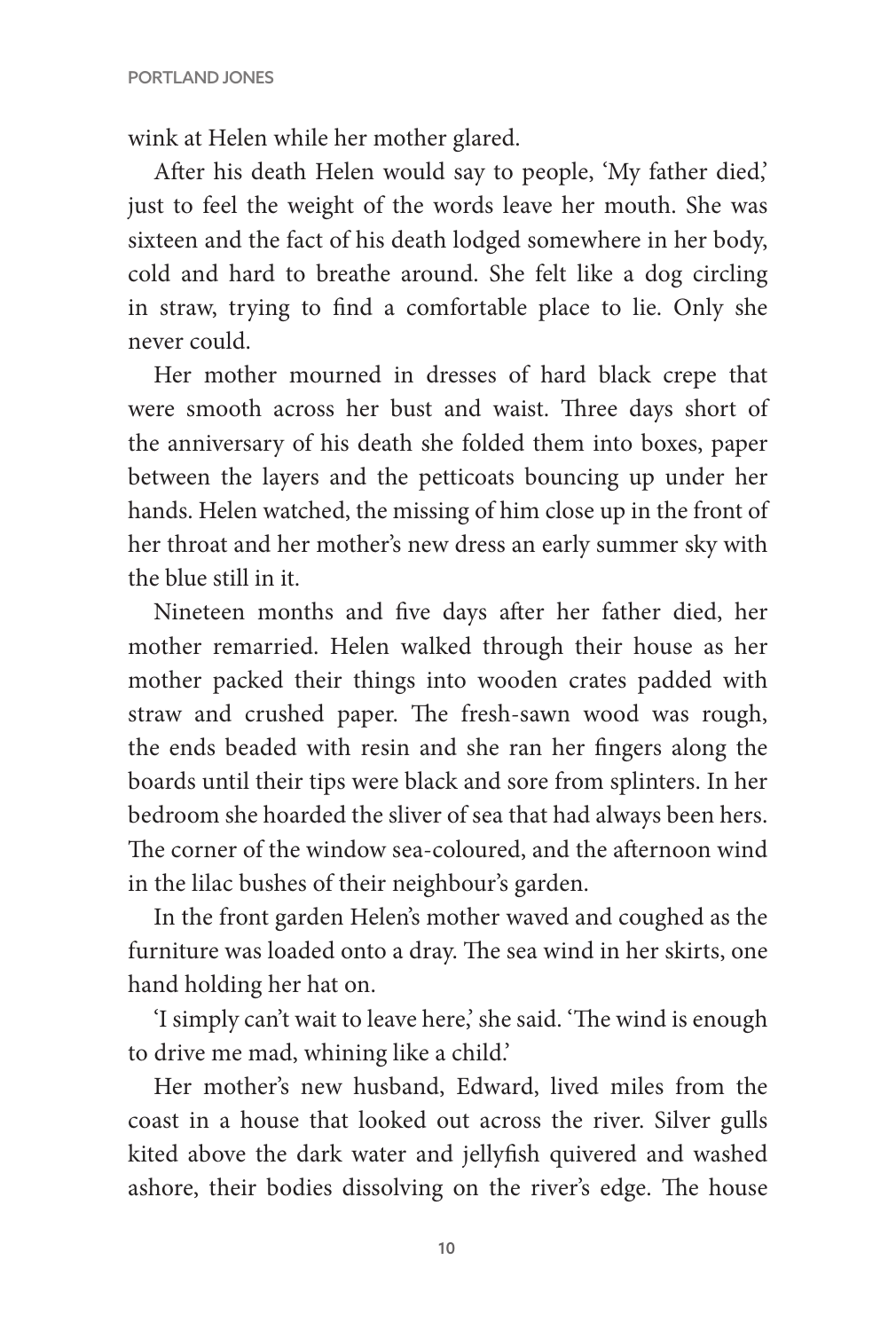was new – threadbare lawn, short shrubs and a bright long street bare of trees. In the morning Helen would find the prints of small animals in the garden and her shoes echoed down the long brown hallway. She missed the pine-scented shade and the faintest smell of salt in the linen.

Edward owned a canning plant and the first automobile in the area. On Sundays they would drive around the water's edge, Helen on the buttoned-leather back seat, the crushed limestone road so bright she could still see it on the backs of her eyelids when she closed them.

One afternoon as they drove along the river he pointed to a row of wooden posts standing out of the water. The tide ebbed between them and cormorants perched to dry their wings.

'That's all that's left of a breakwater built by timber merchants to deepen the river,' said Edward. 'Their paddleboats couldn't get past that point because it's too shallow and it slowed down the timber trade, so they used convicts to sink those jarrah posts into the riverbed and fill the spaces between them with sticks and branches. They'd stand in the river filling baskets with silt and emptying them behind the breakwater – each man digging till he could only just keep his head above water.'

He slowed the car and Helen imagined the men working, their feet slippery in the weed and the water thick with silt on their skin. Edward laughed and the doughy middle of him pressed against the buttons of his shirt. 'At the end of the day they were often a man or two short, on account of the current.'

That night Helen dreamed she dug the riverbed for silt. The dark current spooled around her, mud-smelling and the brush of things unseen against her legs. The bottom of the river was pitted with gravel. She bent beneath the water, filling her basket and dislodging small, loose rocks that swirled around, settling slowly in her pockets and the cuffs of her jacket. With each

11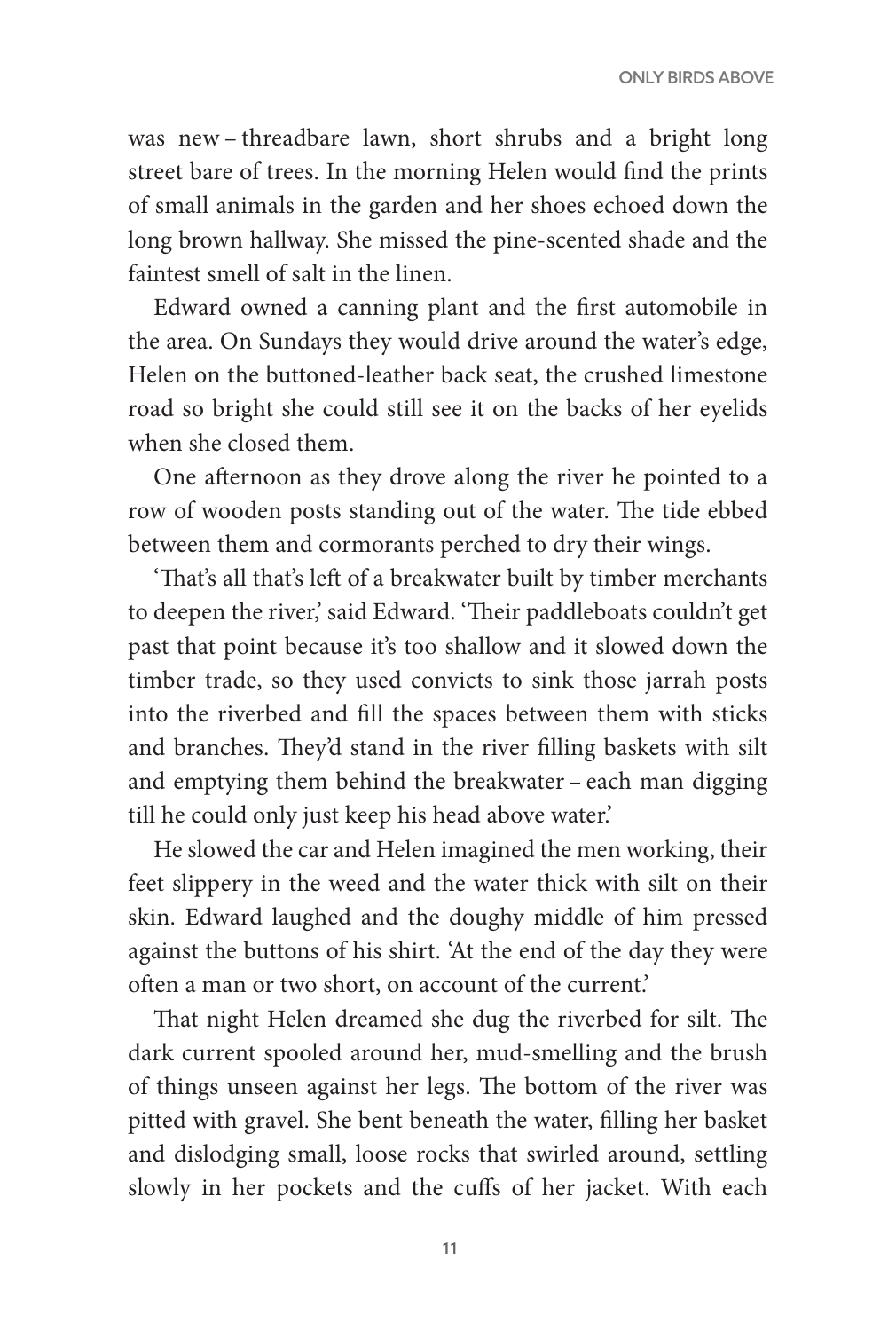basket she grew heavier. She stumbled and suddenly there was only water – her feet finding no purchase on the tide, her vision fractured by bubbles and her chest a wedge of pain. Then a cold sharp inhalation and she was sinking, the stones returning to their bed of silt. In her dream she opened her eyes to bronze shims of light through the water. And above her a cormorant with its wings held out against the sky.

## $49$

Helen never grew to like her stepfather – the large house, the car, the heavy silk drapes and bone-china plates from England were, to her, just gaudy ballast for a man who already carried too much weight. On Sunday afternoons he would lead her mother to the bedroom, his thick hand curled around hers, and lock the door. Afterwards she found it hard to look at their faces, concentrating instead on the puckered skin above Edward's collar and the shiny buttons of her mother's new dress.

When her mother announced that they were going to travel to New South Wales to visit Edward's parents, Helen pictured weeks of claret-stained teeth and shiny waistcoats, and cried until she was sick. Eventually her mother, after alternating days of silence and shouting, agreed that she could stay home with her aunt and cousins instead. Helen packed her father's brown leather suitcase and, as Edward drove them to Guildford, ran her thumb along the rows of brass rivets, up and back, up and back, until her mother, who had been still and quiet for most of the drive, her shoulders tight beneath the muslin of her summer dress, turned around and shrilled, 'Oh for God's sake, Helen! Why must you always be so bloody difficult?'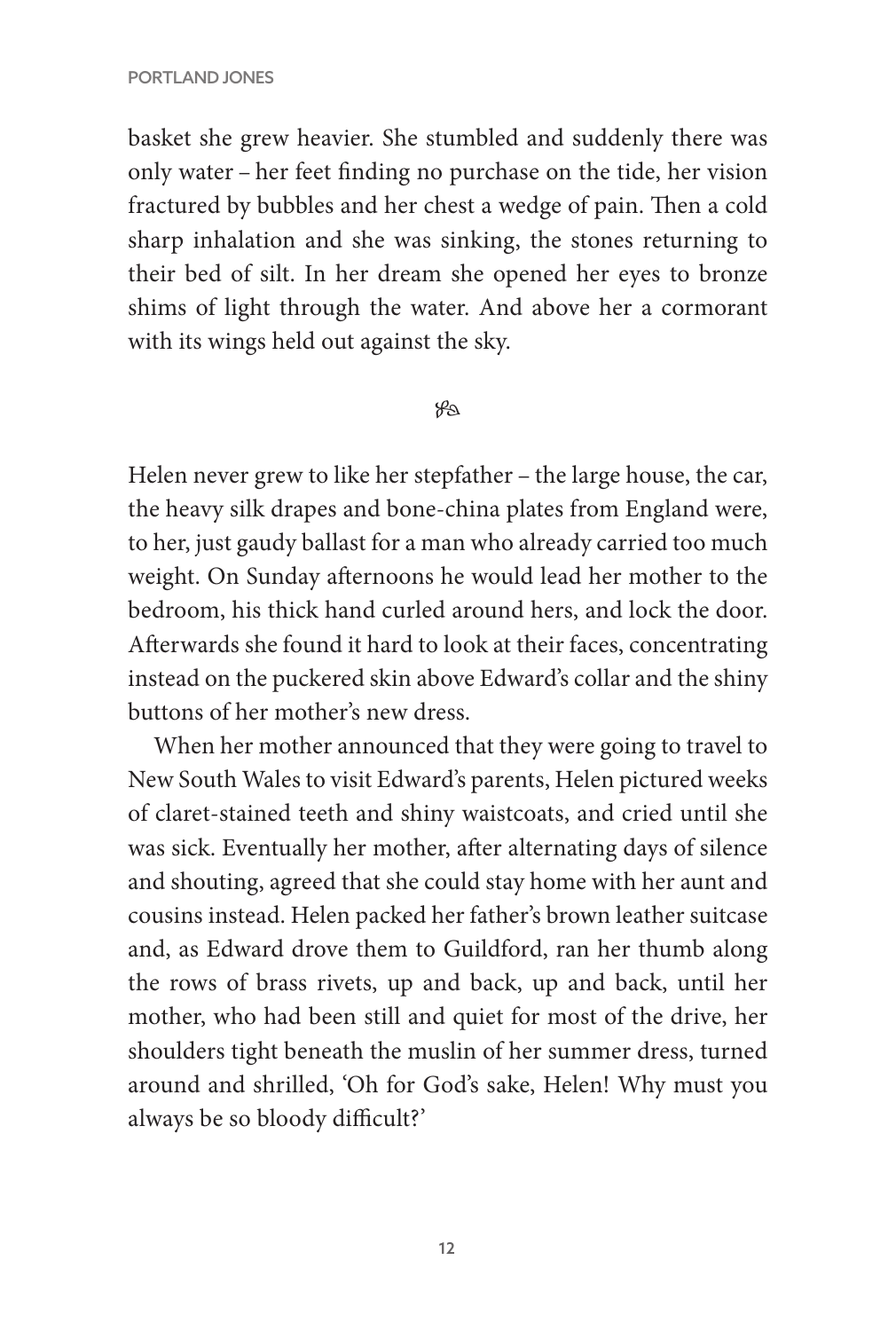Living with her cousins Anna and Richard was never dull. They were loud and they fought, like siblings do, and they had friends, it seemed to her by the dozen. There were parties and picnics and on Thursdays they met at Mrs Taylor's house with a dozen others to knit socks – the muffled percussion of the needles and balls of khaki wool at their feet. But though her days were full, each night she dreamed of the river, feeling herself flattened beneath the weight of tannin-coloured water, her body heavy with pebbles. In the mornings when she woke to the thin early light chinking in through the curtains, the dream seemed so real she could almost taste the brine on her lips.

After she had been in Guildford for a month it was decided that they would all go to the races. Helen wasn't sure if she would enjoy it but as they pulled into the Helena Vale siding and she saw the people shoulder to shoulder on the grass – the curve of the white running rail, bright dresses and the ladies' hats like a field of fabric flowers against the thick turf, she felt a lift in her chest.

Her cousin, Anna, grabbed her by the hand as they pulled in to the racecourse siding.

'Come on, Helen. We'll miss the whole thing if you don't hurry up!'

'Oh, you do exaggerate,' said Helen. 'I'm fairly certain we won't miss much by walking. Unless it's not just the racing you want to see,' and smiled gently at her cousin.

'Seeing the boys in uniform is a small compensation for the months of boring conversation that I've had to put up with. War, war, war – so dull and I never want to hear the words "Kaiser Wilhelm" again! Really, Helen, nineteen fourteen is a terrible year for us both to turn eighteen. But at least now I can muster a small degree of enthusiasm for the war effort.'

'You are terrible, cousin,' giggled Helen.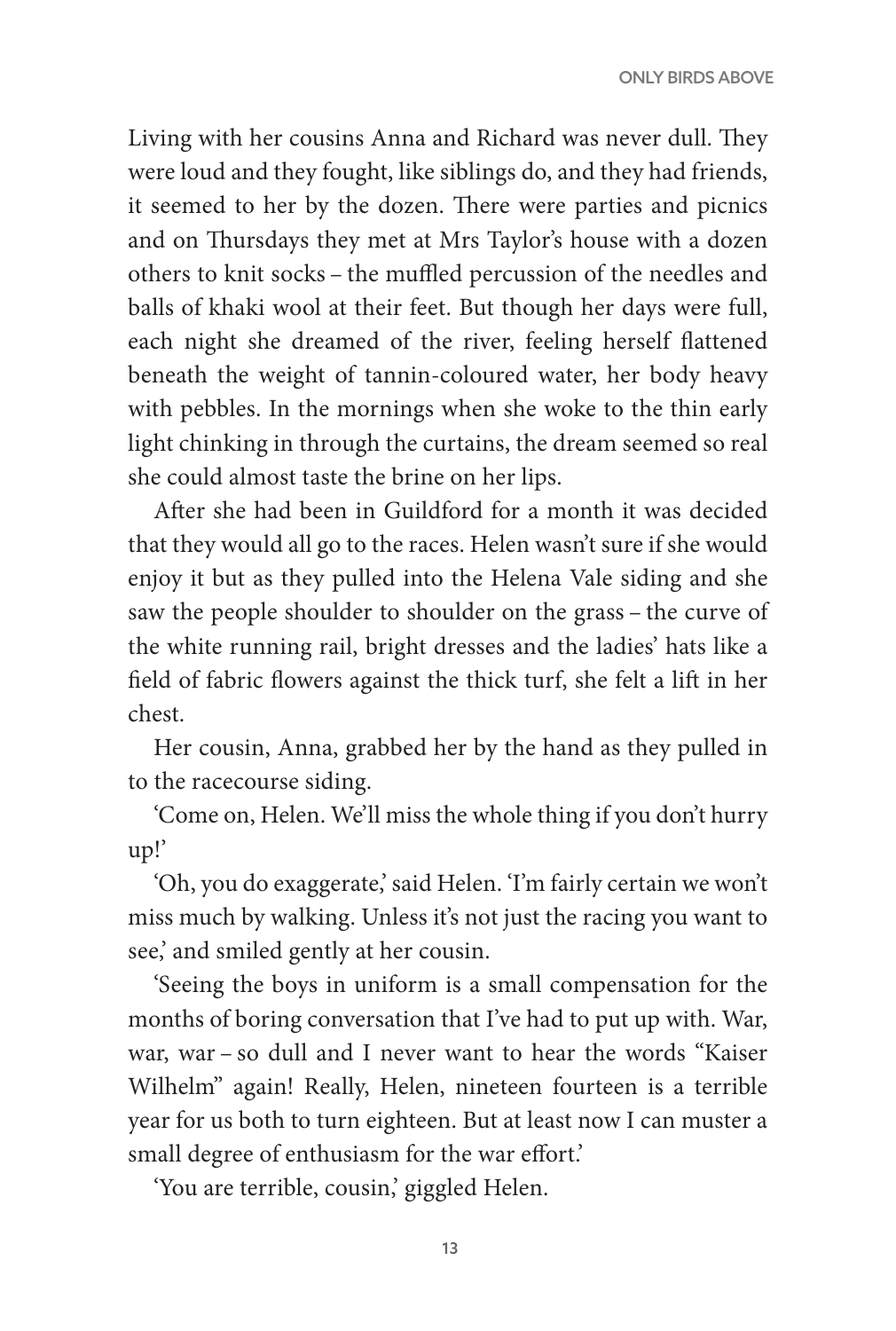Anna shook her head. 'Not at all. I'm simply being patriotic,' she said.

Helen followed her cousin, skirts jostling, through the crush of felt hats, sunburnt faces and uniforms, some with the crease marks still on them and the dusty green of freshly fallen leaves. It seemed to her as though every second man had already joined up. The crowd was three-deep at the fence and cheered as the starters in the first race turned for home.

Anna pulled her until they were both at the rail. Helen saw the horses galloping, their shiny skin, and the riders bent up high on their shoulders. Their hoofbeats felt like a kind of music in her chest – the skin on her arms tight and the back of her neck all shivery with sound. Then they were gone past in a blur, the glint of metal at their heels, and the smooth grass pocked and dotted with clumps of upturned turf.

She had always loved horses. When she was small her father would lift her up so that she could stroke the grocer's pony as he passed and she loved the coarse fur and the warm smell, after, on her hands. As she watched the racehorses jog out to the track with the sun in their coats she thought how different they were to the grocer's pony. They skittered and their snatched-up legs were corded with muscle, the taut skin fine and glossy. They moved like water across the ground and she imagined the heat of them.

'Isn't it exciting?' her cousin said and Helen nodded.

'They're so beautiful.'

'Yes, they are rather lovely aren't they,' said Anna who looked towards a group of young men in uniform, then turned to Helen and winked. 'Oh, look over there,' she added, waving. 'There's Mother and Richard. I wonder if it's time for lunch yet?'

After lunch there was another race and then another. Anna made Helen pose for a photographer. 'We might be in the social pages,' she whispered as they smiled for the camera.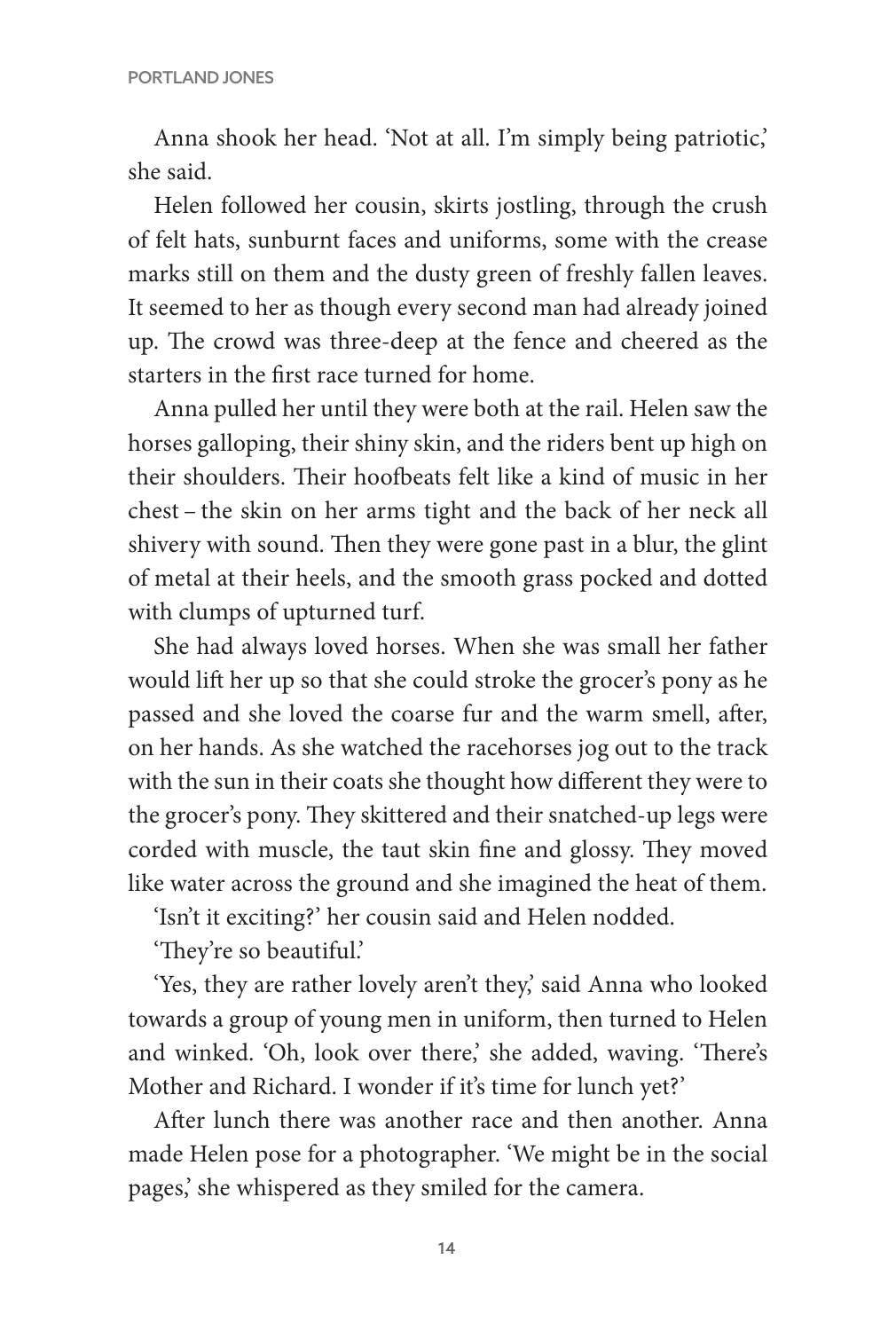It seemed to Helen that her cousin had friends in every corner of the grounds and she moved between them – dragging Helen behind by the hand or shooing her along in front. By midafternoon she was tired of new faces and of smiling. She answered questions about the end of school and helping her mother at home and nodded as men with khaki cuffs and badged felt hats talked of the future – training, shipping out and the adventures to come. For Helen the future felt like an unopened room at the end of a hot day – she could never quite get a full breath in but the heat made it hard to care. She imagined a kitchen window, a dusty new street somewhere, visits to the grocer and an apron barely ever dry. She would press shirts and starch collars and complain about the price of fish. She supposed that when it came she would find the beauty in it and pride at the whiteness of a cloth or her face reflected in the back of a spoon. But for now it seemed an empty road – a stretch of never-ending sameness as far as she could see.

After a while she drifted away from her cousin's kindness and followed the border of the crowd around, listening to the edge of conversations and the afternoon breeze across the grass. She stood and watched the horses in their stalls, tied in place, and the smell of manure and the dust from under their feet. Out the front was a grass area where the horses in the next race were walked, waiting. She liked the percussion of their teeth on the bridles and the swing of their brown satiny tails.

As the horses went out for the last race the stalls emptied of people and she walked along in front of the horses, wishing she was bold enough to stroke their necks or feed them some of the long stalks of grass from beside the path and feel the whiskery weight of their muzzles in her hand.

In the last stall stood a tall brown horse with hay in his mane and small pinched eyes. It looked to Helen as though he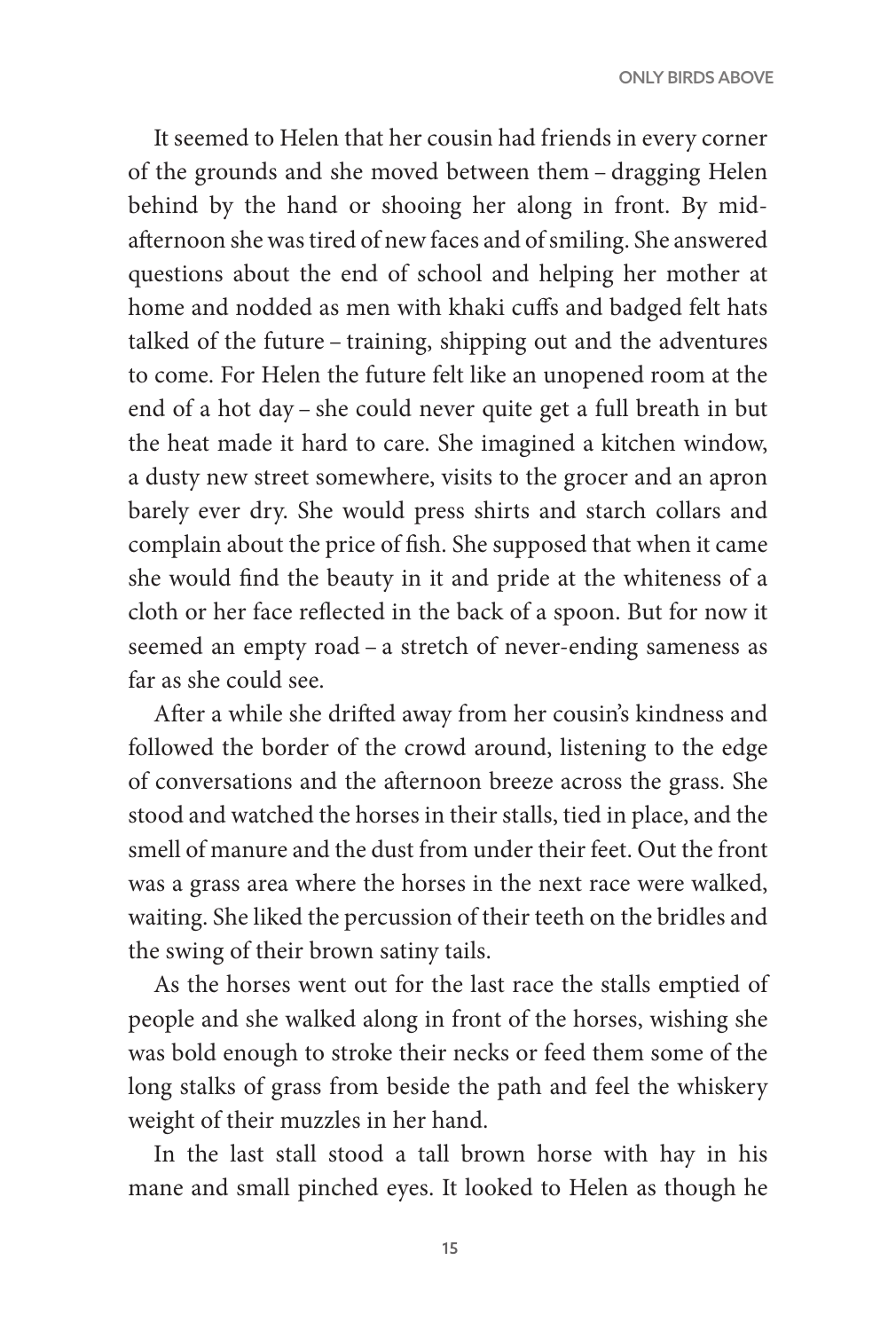reluctantly held up one of his legs for the blacksmith, bent over beside him.

'C'mon Bill,' the man muttered with the shoe in his hand, the nails ready in his mouth. 'If you keep pulling your shoes off the least you can do is let me nail them back on.'

The horse wrinkled his nose and jerked his leg away.

'Don't be a silly bugger,' the blacksmith said, stroking the horse's shoulder. 'If you just settle down it'll be over quicker.'

Bill snorted then stared into space with his ears against his neck as the nails were tapped into his hoof. When the shoe was in place, the blacksmith stood up and rubbed the brown horse on the neck.

'Bloody hell, it wasn't that bad, was it, mate?'

Helen noticed that his thick leather apron was buckled over a uniform and that there was a khaki felt hat sitting on a hay bale next to the stall. As he straightened up he saw her watching and smiled.

'Pardon my language, Miss. I didn't see you there.'

'Please don't apologise,' she said. 'I've never been to the races before and I was enjoying looking at the horses.'

He reached over and stroked the horse's neck. 'They're alright, aren't they,' he said.

Helen smiled back and noticed that he was older than her, his blue eyes crinkled at the corners and creases in the tanned skin of his neck. He unbuckled his apron and picked up his hat.

'But I'm biased, I suppose. I was a blacksmith till two months ago. Till I joined up.'

'What regiment are you with?'

'The Tenth Light Horse.'

'Of course,' she said. 'So where's your horse?'

'She's in Guildford. But for the moment us blokes are stuck a couple of miles away at Blackboy Hill, learning about soldiering.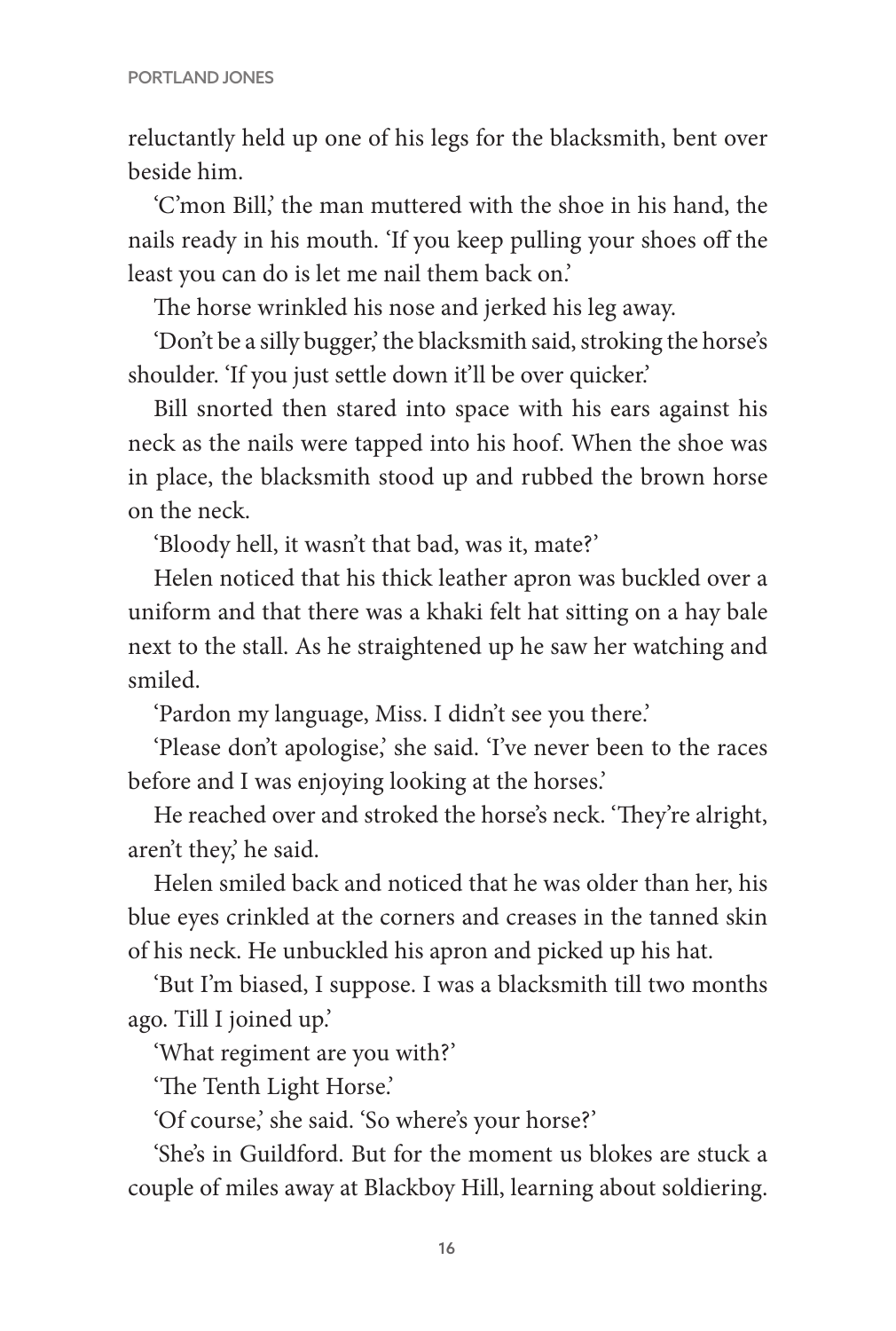Funny thing is, what we mostly do is march.' He reached over and pulled some hay from the horse's mane. 'Do you live round here?'

'Not usually,' she shook her head. 'But I'm staying nearby with my cousin for a few months while my mother and her husband visit relatives in New South Wales.'

He picked up his hat and brushed the hay from it with his hand. She noticed that he was shaped like the horse. Long back, straight, and the sinew showing in his arms.

'Well, Miss. I best be off. I've got to get back for dinner.' He smiled. 'If I was a betting man I'd be putting all my money on mutton stew. It's kind of a one-horse race though – we've had it every single night for the past two months.' And rolled his eyes.

He settled his hat onto his head. 'It's been a pleasure,' he said.

'Unlike the army dinner, apparently,' grinned Helen. She held her hand out to him. 'Mr …?'

'Sorry,' he said, shaking his head. 'Bit of a drought on manners around here. I'm Arthur Watkins.'

'And I'm Helen Chisholm. Nice to meet you, Mr Watkins.'

'I save my afternoons off for race meetings, Miss Chisholm, so I might see you at the next one.'

'That would be nice,' and she turned and waved, calling over her shoulder. 'Goodbye! Enjoy your stew.'

She could hear him laughing as she walked back towards the crowd.

At the next race meeting Anna was shadowed by William Landsdale, a young naval officer whose sister had been in her class at school. He talked to her in a low voice and his shoulders were broad beneath the seams of his uniform and he touched her hands and Helen found it easier to drift into the crowd than start a sentence and know that no-one was listening to the ending.

In her pocket was a letter from her mother, the paper thin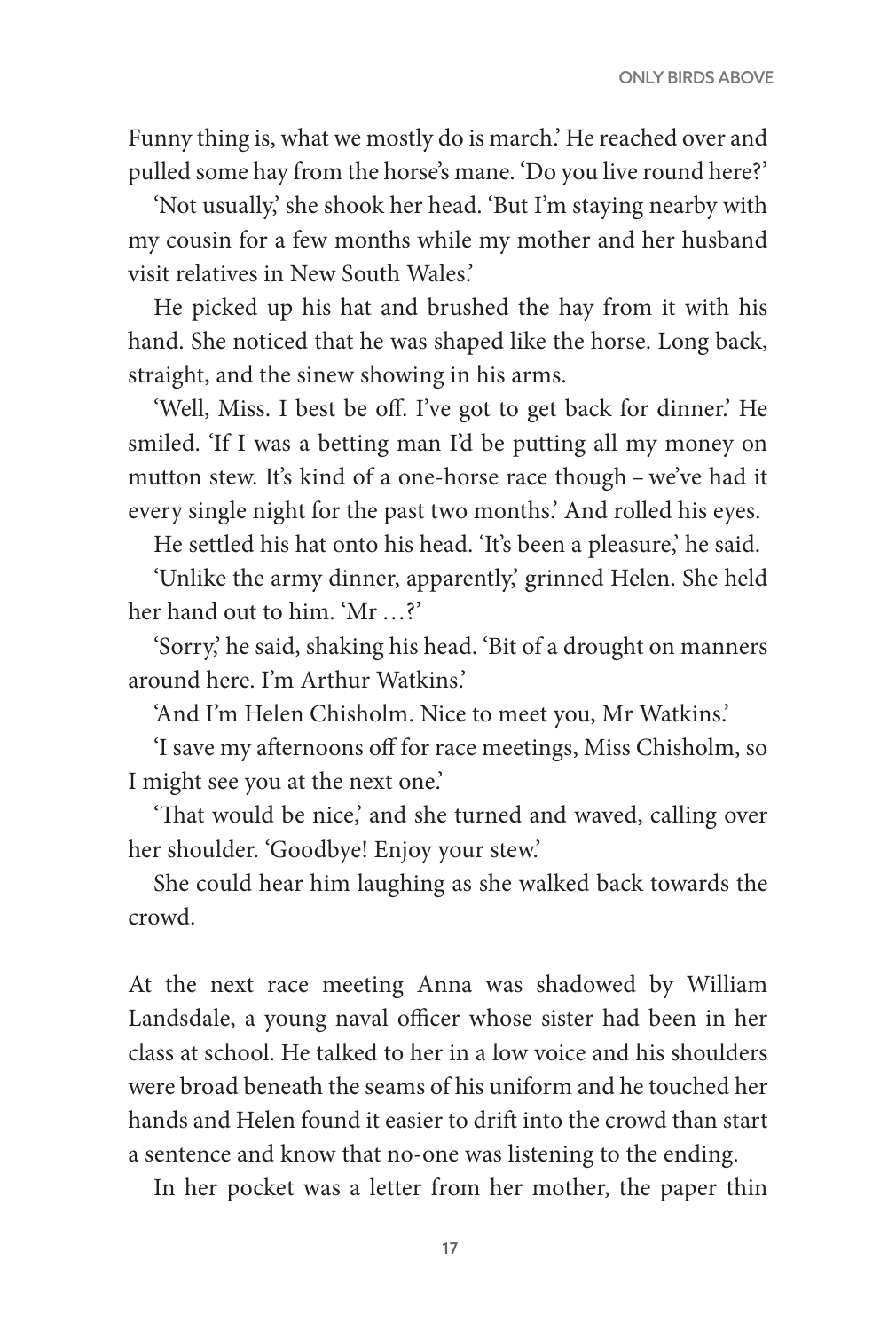like onion skin. She opened it and read again. In her mother's perfect hand the words *totally unencumbered* and *finally able to enjoy each other's company* and *starting a family of our own* looped elegantly across the page. Helen had the feeling she was dreaming, her body cold and the dark tide at her back. She shivered despite the hazy summer sun.

'Good afternoon, Miss Chisholm,' said a voice beside her. 'Are you alright?'

She nodded at Arthur though her throat felt clogged with silt. He cupped her elbow lightly in his hand and led her to the stables. Once she was sitting on a bale of hay he carefully wiped the rim of his canteen with his sleeve and offered it to her.

'Can I fetch someone for you?' he said and she could feel him solid beside her, his long legs bent and the veins in the backs of his hands. He took her handkerchief, a small flower stitched on washed white cotton, and held it to her forehead and his hands were sure.

She closed her eyes. 'My father died,' she said. 'Four years ago today.' And she was crying then with her face against his shoulder and the smell of soap and warm sun on wool between them like a promise.

Years later, she realised, it was that moment that changed everything. He led her back home that afternoon, offering his hand stepping up onto the train. She liked the way he turned his hat in his hands when he spoke to her, his fingers on the brim and his quiet voice. And standing next to her, his boots on the ground like they were meant to be there. Six weeks later, when they heard his regiment was leaving for England, they married – the fifteenth couple of the day and every single groom there in uniform.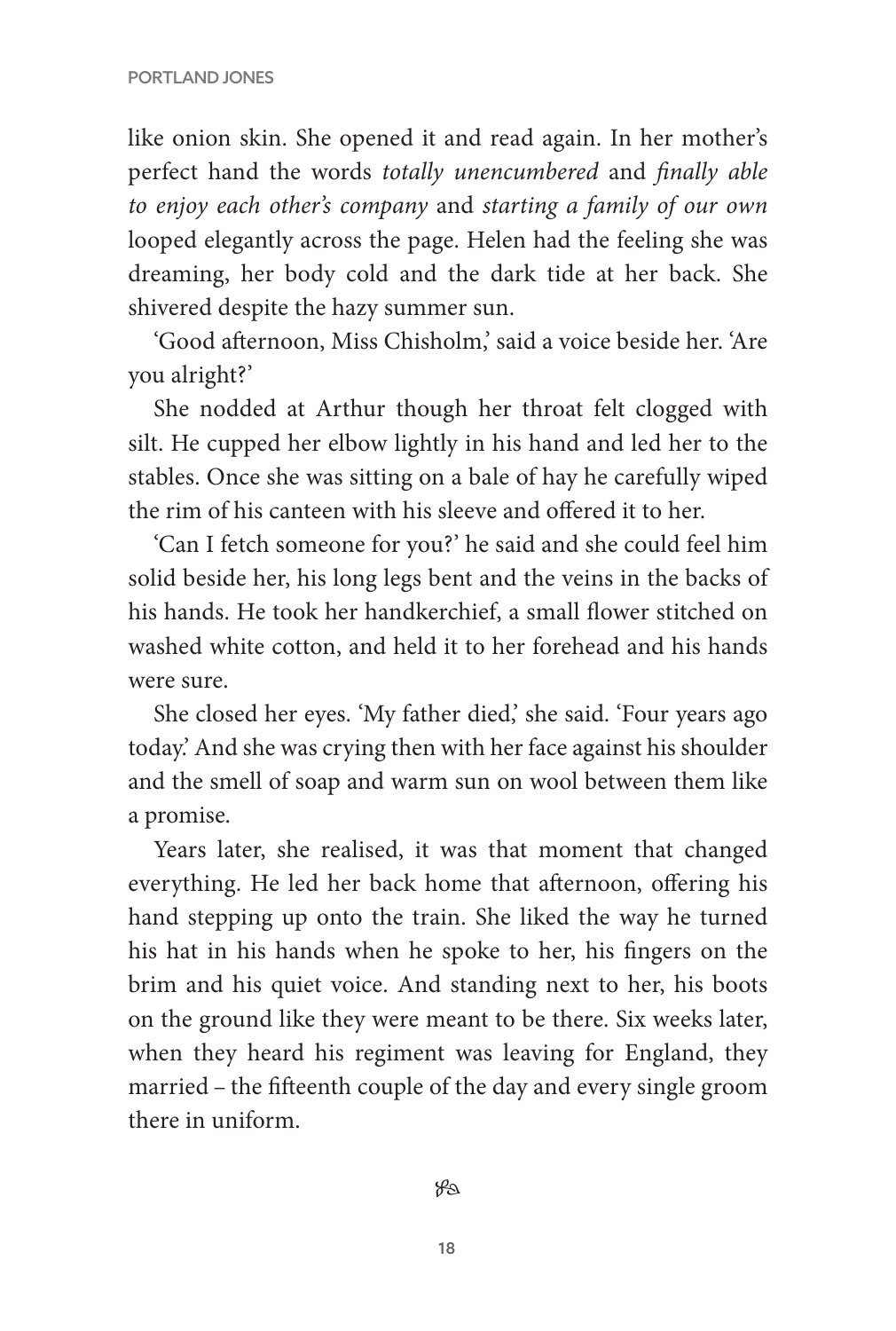Arthur reined in the pony and opened the gate. Half curls of loose wire hung from the metal frame, and white ants, in mudcoloured hills, made their homes along the sagging fence line.

He nodded. 'Needs a bit of work, I know. It's been hard going since my parents. Since I've been on my own. But once this war's over, I'll get on top of it. I've got plans.'

He smiled quickly and swung up beside her on the trap. His hands were kind on the reins, he clucked the pony and she watched the way his fingers curled and the flat bones of his wrists.

'You could play the piano with hands like yours,' she said.

'I don't know about that, I've never had much of an ear for music. But when we breed some nice horses, I'll buy you a piano.'

'Then I can teach you.'

'Well, you can try.'

'I'd like that.'

'So would I,' he said. His eyes were blue, like the early morning sea – still, with the light clear down to the sand. He smelled like warm skin and shaving soap, and the trap bounced up the track and his thigh was against hers.

The house was small and clustered round with fruit trees, the grass growing thick between and the leaf shadows shifting on the whitewashed wall. He jumped down from the trap and held out his hand for her.

'I have to see to the pony, but you go on in. There's water out the back and wood too, for the stove.'

She watched him walk away and pushed open the door. The house was low and had settled on the ground unevenly, the doorframes slanting and gaps where the ceiling met the walls. But it was clean, and the hard-packed floor was swept, and the water when she tasted it was cold and sweet. She left her bag by the door and found mugs and a lidless tin of black tea. The windows were smudged with late afternoon light and dust.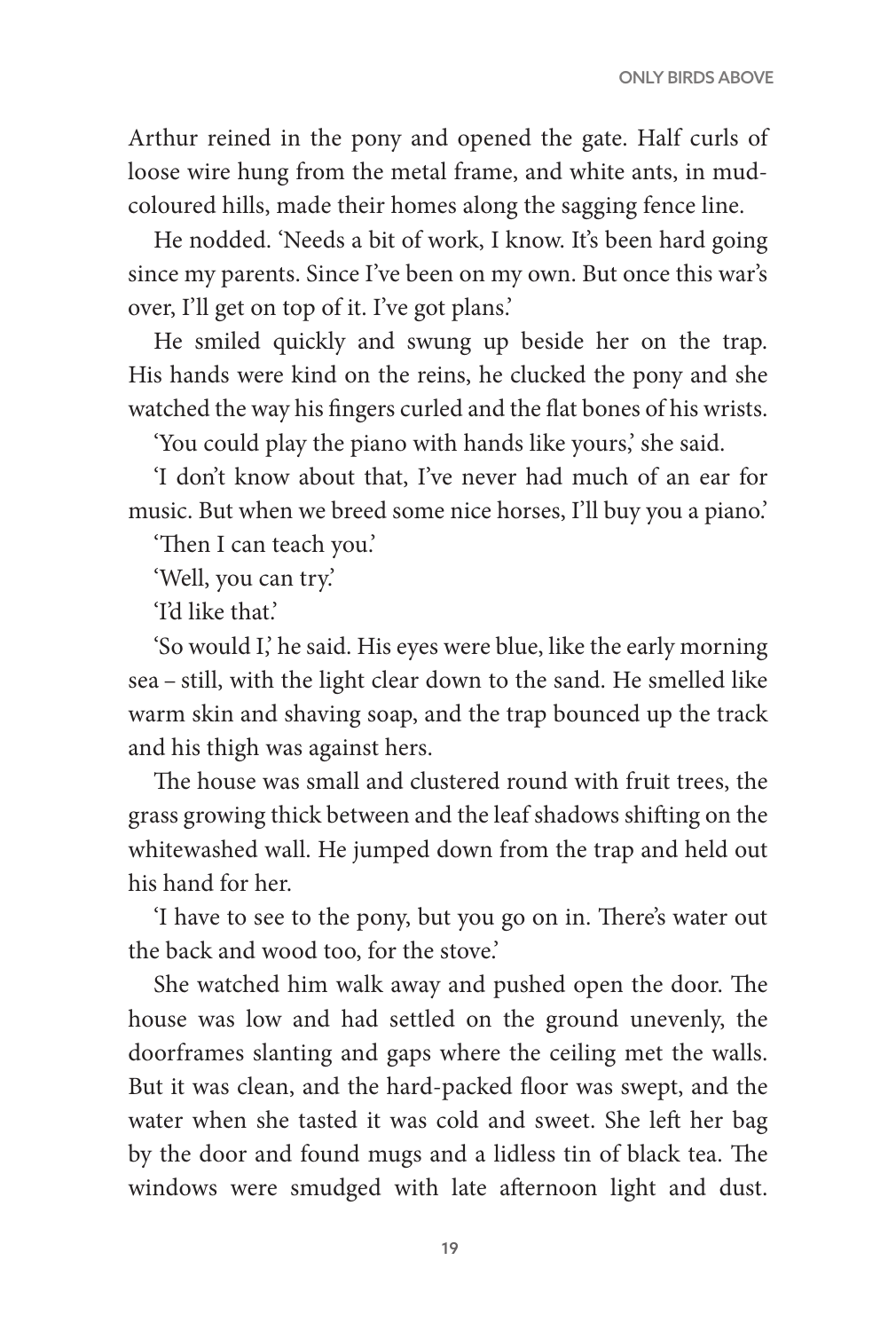Passionfruit leaves like small hands pressed against the glass.

She walked outside, stepping through the thick stalky grass and saw him leaning up against the gate. He was watching the pony graze and she stood beside him.

'I haven't been home for a few months. Not since I joined up,' he said. 'I sold the horses, sold the hay and locked the house up. The neighbours have got the use of the paddocks while I'm gone and the house, well it's stood for forty years, I expect it'll still be standing when I get home.'

The pony cropped the grass. 'My parents loved this place,' he said. 'They thought they'd never have kids. Then I was born when they were both past forty. I was their only one,' he said and squinted into the slanting light. 'If they were disappointed about that, they never let on.

'In the end, they went in the space of three weeks. It'll be three years last June. Dad was first. He'd always had weak lungs and that's what got him. Then Mum not long after. She was healthy, but her heart broke I reckon. With Dad gone, there was nothing left for her here.' He rubbed a rust spot on the gate with his thumb. 'And it's not a tragedy. They'd had their time. It's just, sometimes I miss them<sup>3</sup>

Helen pushed a strand of hair behind her ear as a cool wind shuffled the grass.

'Once they were gone it felt like there wasn't anything holding me here any longer. Joining up was the right thing to do and like everyone says – it's a chance to see the world. But, since joining up I've started to think that maybe this is the part of the world that I want to see the most.'

She put her hand on his arm and he touched it with the backs of his fingers, gently, like he would a bird.

'Anyway, I didn't think I'd get to see the old place before I shipped out. So today is a good day in more ways than one.' He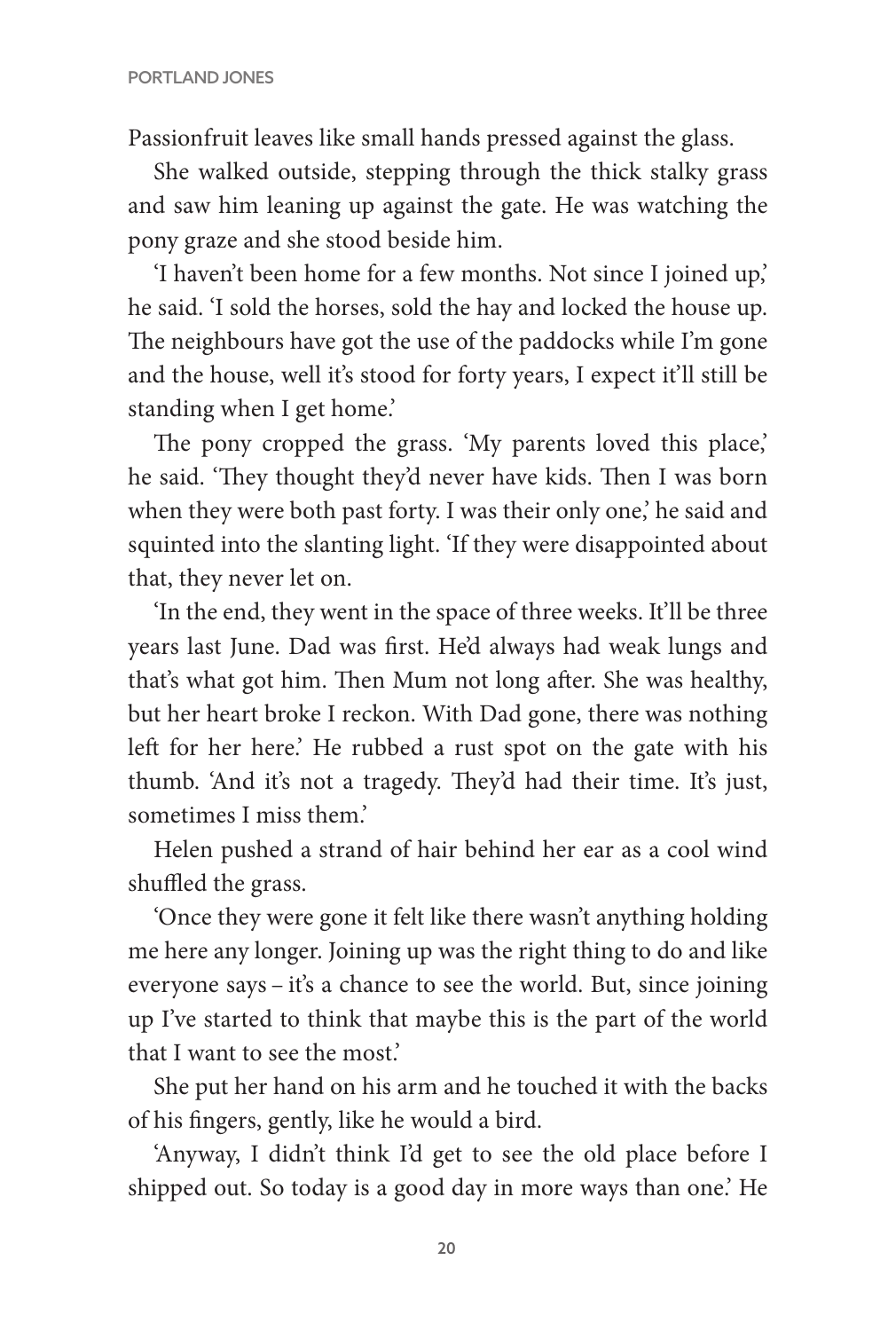smiled at her and turned the thin metal band on her finger.

'I'll get a better ring, I promise. Once this war is over. I'll do better.'

'It's not important,' she said. 'Just come home safe, that's what I want.'

'I want that too, more than anything.' He put his arm across her shoulders and drew her close. 'I'm not frightened, but I don't suppose I've had much to lose, till now.'

He was warm and she leaned in against him, the solid edge of his body against her ribs and the weight of his arm. He bent his head and she could feel his breath in her hair and her throat tight and in her stomach the whirl of small birds flying.

He cleared his throat. 'Well, Mrs Watkins, I'm parched and that bread and mutton won't eat itself …'

'Oh,' she said. 'I started making tea but I decided to come out and find you instead.'

'And I'm very glad you did. But it's getting dark now and I don't want you to catch a chill. Go on, back inside with you.'

Later, after she washed their plates, they sat together at a wooden table. The candle made an island in the shadows, and he touched her hand.

'I wish I could have taken you out for tea. But I have to keep my head down. My mates are covering for me and my sergeant's a good bloke, but if the brass realise I'm missing it won't go down too well. I'll be fined at the very least.'

'That's okay. We're lucky to have this time. Just the two of us.'

'Yes, we are,' he said and smiled. He stood up and, taking her hands, drew her to her feet. 'It must be nearly time for bed. Would you like to change?' Helen wiped her hands down the sides of her skirt. She nodded and her mouth was papery.

He opened a door. 'This was my parents' room,' he said. The bed was made with a woollen blanket pulled down tight, a